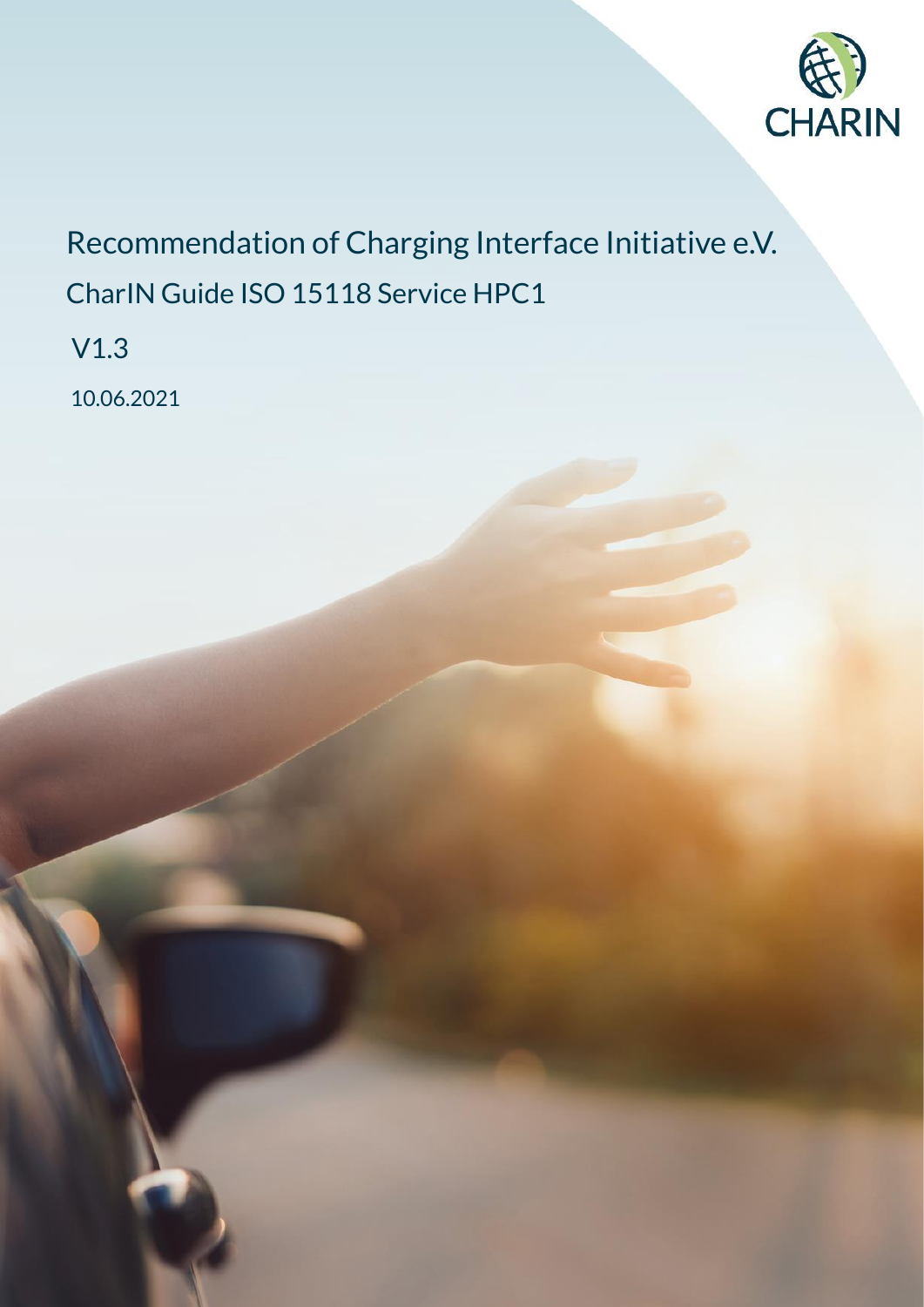

## Contents

| 1.           |             |  |  |
|--------------|-------------|--|--|
| 2.           |             |  |  |
| 3.           |             |  |  |
|              |             |  |  |
| $\mathbf{4}$ |             |  |  |
| 4.1.         |             |  |  |
| 4.2.         |             |  |  |
|              | 4.2.1       |  |  |
|              | 4.2.2.      |  |  |
| 4.3.         |             |  |  |
|              | 4.3.1.      |  |  |
|              | 4.3.2.      |  |  |
| 4.4.         |             |  |  |
|              | 4.4.1.      |  |  |
|              | $4.4.1.1$ . |  |  |
|              | 4.4.1.2.    |  |  |
|              | 4.4.2       |  |  |
|              | 4.4.2.1     |  |  |
|              | 4.4.2.2.    |  |  |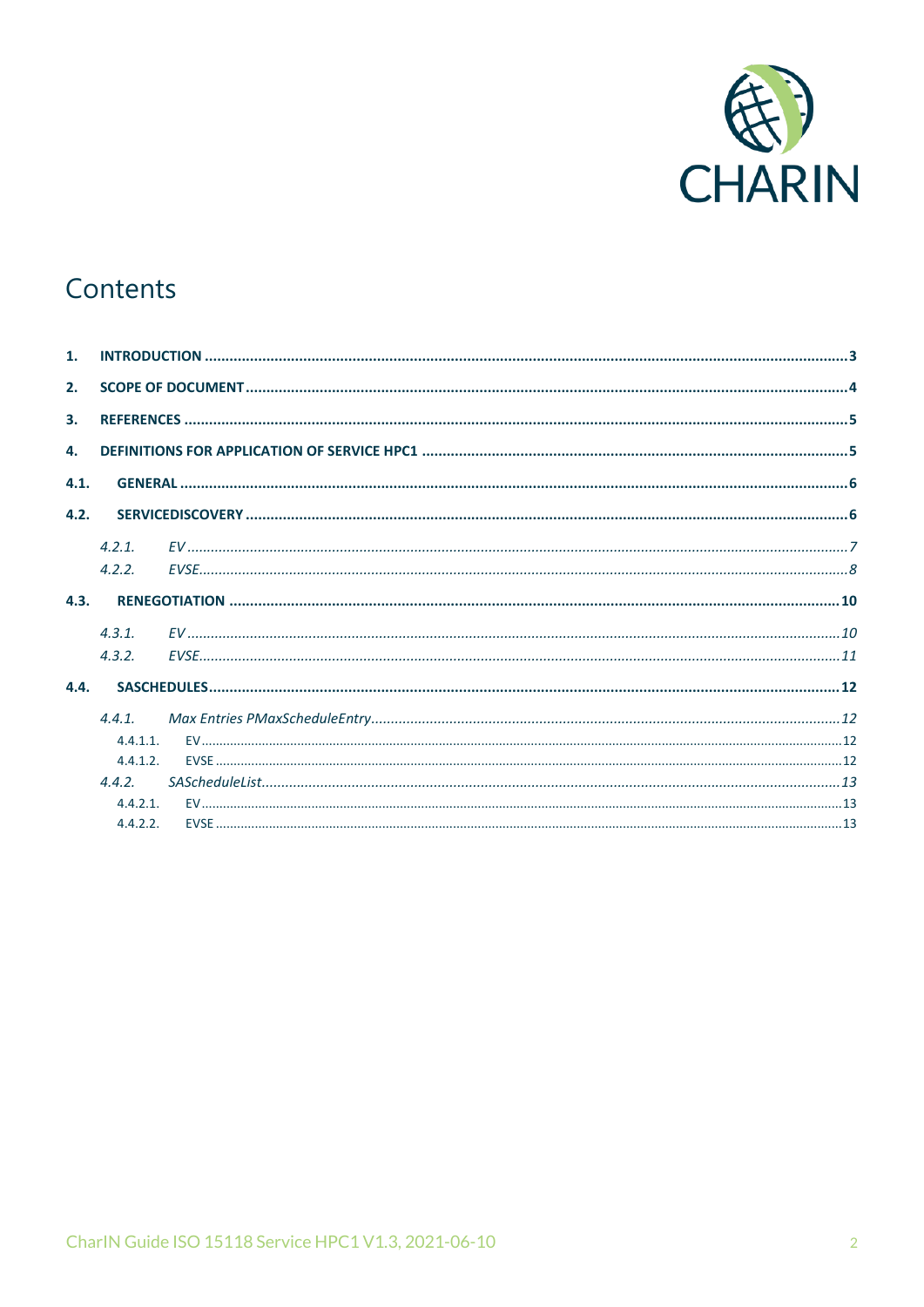

## <span id="page-2-0"></span>**1.Introduction**

[ISO 15118-2](#page-4-2) and [ISO 15118-3](#page-4-3) specify the communication between an electrical vehicle and an AC or DC charging station according to the Combined Charging System (CCS)[. ISO 15118-2](#page-4-2) was published in 2014 and specifies functionalities for automatic authorization also referred to as Plug and Charge (PnC) and load management based on power schedules and tariff tables. Power schedules allow the prediction of the charging process over time. For changing an existing schedule during the charging process[, ISO 15118-2](#page-4-2) also introduces a renegotiation mechanism that allows both sides to agree on new charging limits.

Compared to DIN SPEC [70121,](#page-4-4) [ISO 15118-2](#page-4-2) adds the following requirement definitions for DC charging (se[e Figure 1\)](#page-2-1):

- Plug and Charge: Automatic Payment
- Load Management: Renegotiation and Schedules for power and tariffs over time



**Figure 1: Difference between DIN SPEC [70121](#page-4-4) an[d ISO 15118-2](#page-4-2)**

<span id="page-2-1"></span>For the application of [ISO 15118-2,](#page-4-2) additional requirements for renegotiation and schedule handling are mandatory while automatic authorization is optional. This is also tested by the conformance tests as defined i[n ISO 15118-4.](#page-4-5) If automatic authorization is used, the vehicle and the charging station have to implement the requirements for renegotiation and schedule handling.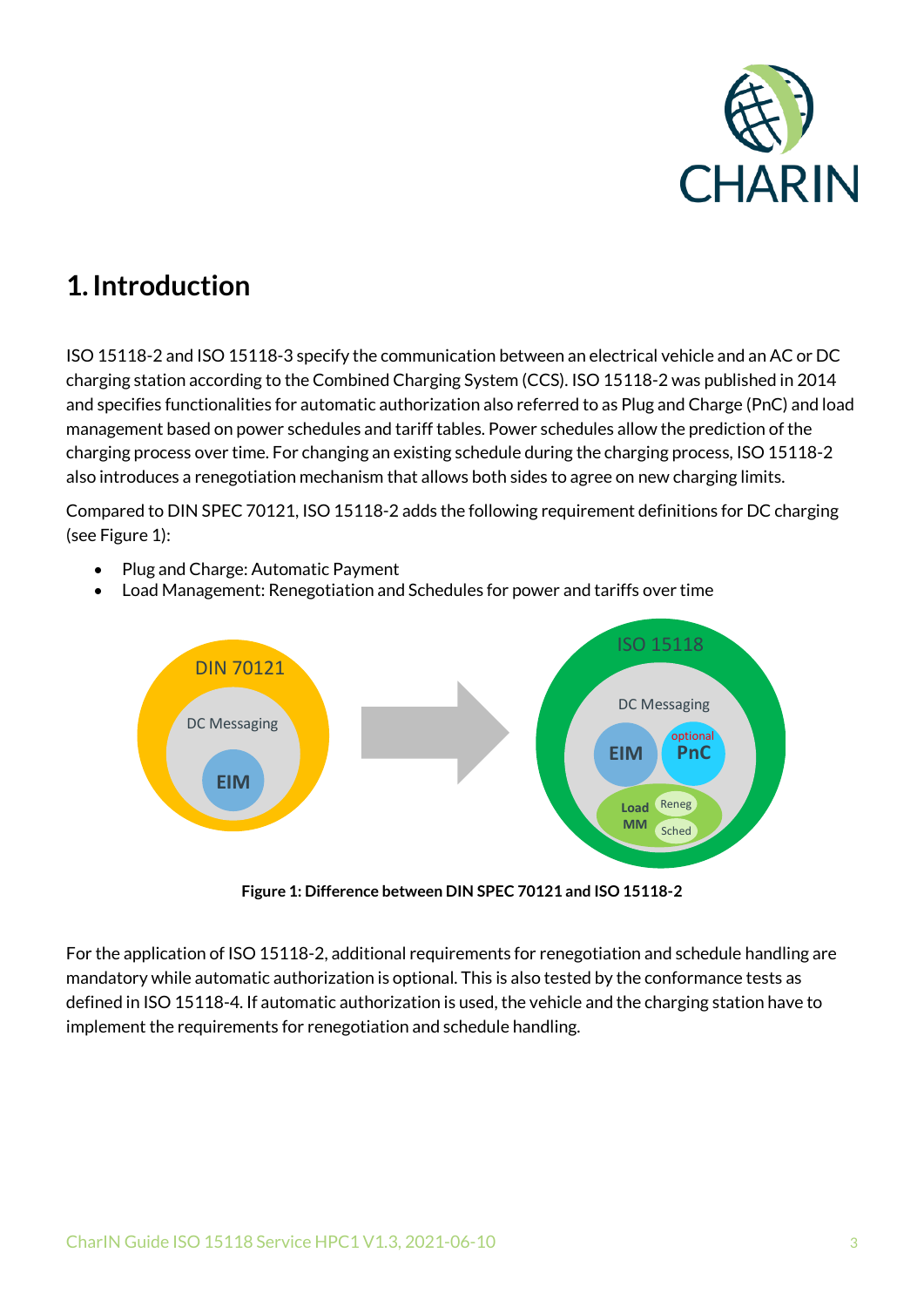

## <span id="page-3-0"></span>**2. Scope of Document**

As described in chapter [1,](#page-2-0) the application of PnC requires the implementation of [ISO 15118-2](#page-4-2) with the mandatory requirements for renegotiation and schedule handling. For some uses cases, load management may not be required. However, omitting the mandatory requirements only in the vehicle or in the charging station may lead to non-interoperable implementation ending up in charge breaks. This is because of the nature of mandatory requirements: each side assumes the other side to support schedules and renegotiation and has no mechanisms to identify a reduced implementation. Additionally, such an implementation would not be able to pass the conformance tests i[n ISO 15118-4.](#page-4-5)

This guide specifies requirements for a special service allowing to reduce the implementation of [ISO](#page-4-2)  [15118-2](#page-4-2) to a minimum without causing interoperability issues to other devices with reduced implementations and full implementation o[f ISO 15118-2](#page-4-2) (see Chapte[r 4\)](#page-4-1). Based on this approach it is also possible to define adopted conformance tests.

This guide focuses on the use case high power charging (HPC) where power is always available on EVSE side to perform CableCheckReq/Res and PreChargeReq/Res. This behavior is also assumed in case the EVSE sends 0W in the first Element of SASchedule (for definition, see[: ISO 15118-2\)](#page-4-2), which causes a first PowerDeliveryReq message with ChargeProgress set to 'Stop'.

While the guide focuses on HPC use cases, the definitions are also applicable to other use cases as long as the following assumptions hold:

- Application of PnC with DC charging
- Reduced application of schedules with max. 2 entries is required
- No renegotiation required

The guide is designed for use as recommendation to [ISO 15118-2](#page-4-2) and not as stand-alone specification. The requirements, terms and definitions of [ISO 15118-2](#page-4-2) apply if not stated differently.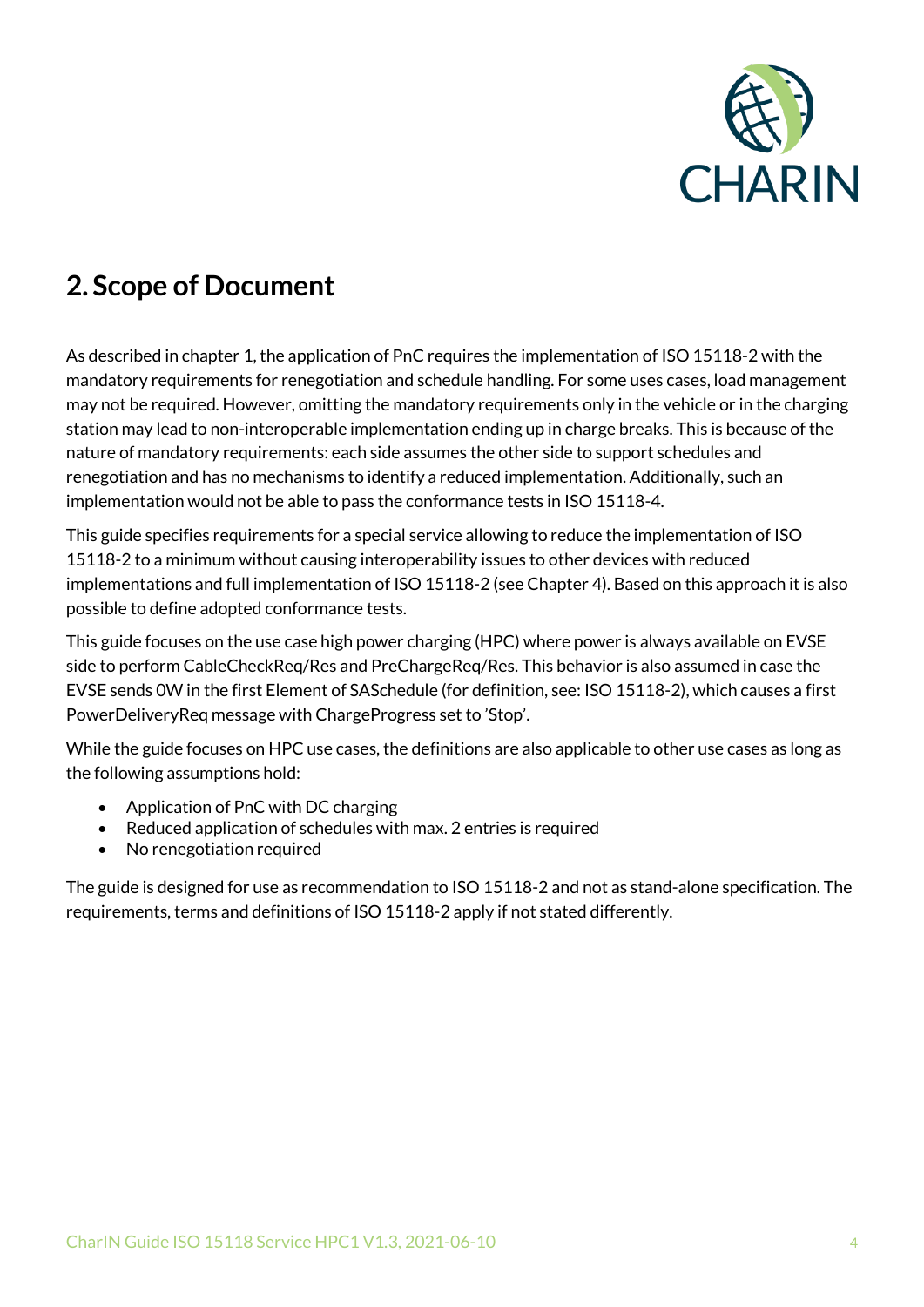

## <span id="page-4-0"></span>**3.References**

<span id="page-4-4"></span>DIN SPEC 70121, DIN SPEC 70121:2014-12 Electromobility - Digital communication between a D.C. EV charging station and an electric vehicle for control of D.C. charging in the Combined Charging System;

<span id="page-4-2"></span>ISO 15118-2 ISO 15118-2:2014 Road vehicles -- Vehicle-to-Grid Communication Interface -- Part 2: Network and application protocol requirements

<span id="page-4-3"></span>ISO 15118-3 ISO 15118-3:2015 Road vehicles -- Vehicle to grid communication interface -- Part 3: Physical and data link layer requirements

<span id="page-4-5"></span>ISO 15118-4 ISO 15118-4:2018 Road vehicles — Vehicle to grid communication interface — Part 4: Network and application protocol conformance test

## <span id="page-4-1"></span>**4.Definitions for Application of Service HPC1**

By indicating a special service, the EVSE and the EV can choose to use a simplified implementation or processing in case of a full implementation compared to the standard message set as defined i[n ISO 15118-](#page-4-2) [2.](#page-4-2) The defined service HPC1 covers a reduced message set for typical fast charging use cases.

Note: Whenever the EVSE does not indicate the Service HPC1, it is recommended to support the standard behavior as defined i[n ISO 15118-2](#page-4-2) on EV and EVSE side to avoid interoperability issues with future standard conform implementations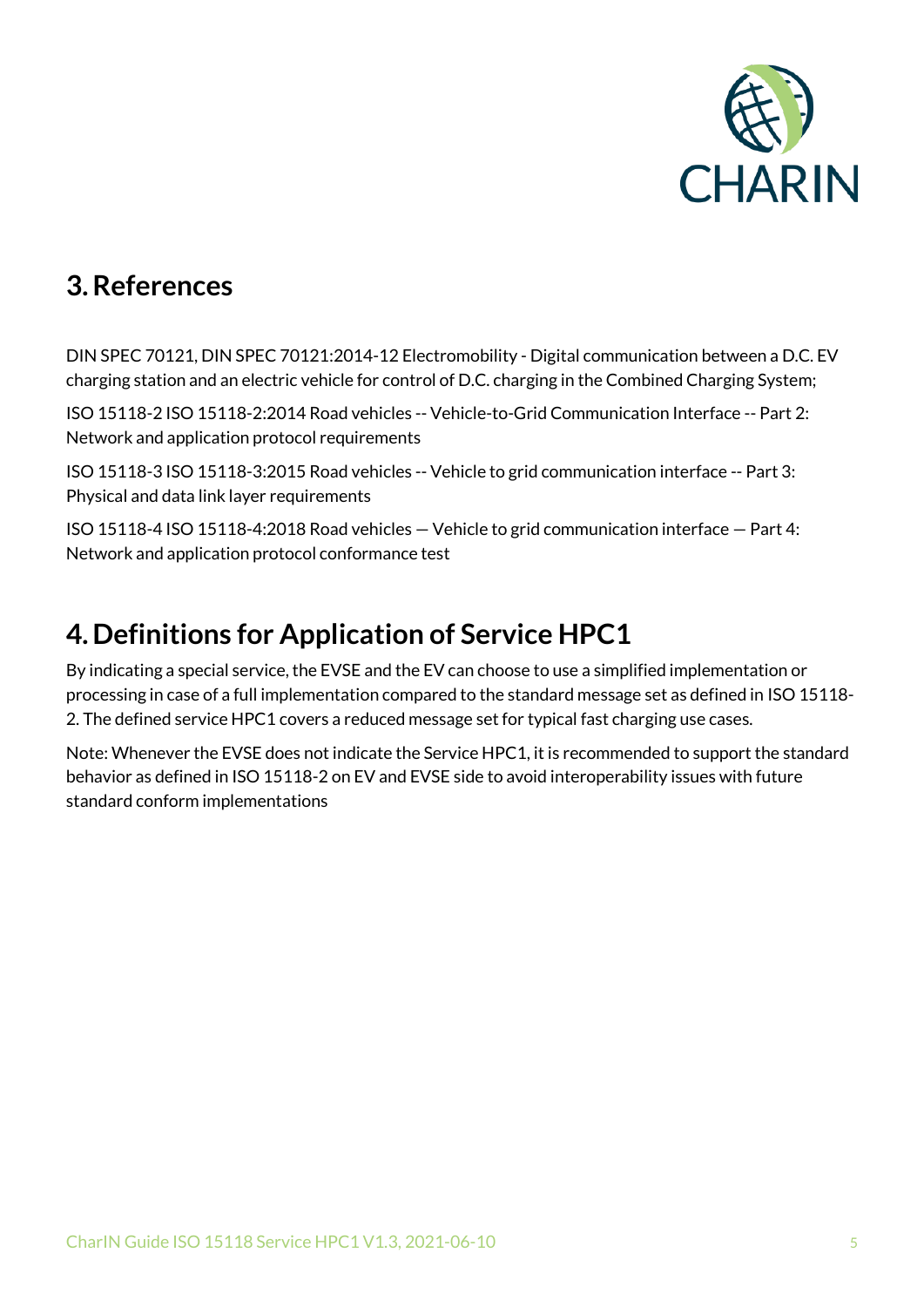

## <span id="page-5-0"></span>**4.1. General**

| Type of change                             | Addition                                                                                                                                                                                                                             |
|--------------------------------------------|--------------------------------------------------------------------------------------------------------------------------------------------------------------------------------------------------------------------------------------|
| Requirement as specified<br>in ISO 15118-2 | Not applicable                                                                                                                                                                                                                       |
| Extension                                  | Service HPC1 support:                                                                                                                                                                                                                |
|                                            | For ISO 15118 EIM and PnC the following limitations are<br>applied:                                                                                                                                                                  |
|                                            | The complexity of SAS chedule is limited to allow<br>$\bigcirc$<br>two maximum power values in SASchedule.                                                                                                                           |
|                                            | Renegotiation mechanisms is not used by EV and<br>$\circ$<br><b>EVSE</b>                                                                                                                                                             |
| Description                                | This addition specifies a well-defined service which allows to<br>reduce the complexity to the needs of the limited service. Focus<br>of Service HPC1 is to support basic charging and support of EIM<br>and PnC.                    |
|                                            | If PnC shall be supported in a DC fast charging use case without<br>the full complexity for renegotiation and SASchedule processing<br>the EV and EVSe can apply a reduced implementation if the<br>EVSE indicates the HPC1 service. |

## <span id="page-5-1"></span>**4.2. ServiceDiscovery**

To enable the application of Service HPC1 and differentiate this service from the normal service applying the standard message set and functionalities, the EVSE has to indicate that it is supporting HPC1. The defined service discovery mechanism is backward compatible to an EV that is conform t[o ISO 15118-2](#page-4-2) and [ISO 15118-4,](#page-4-5) respectively.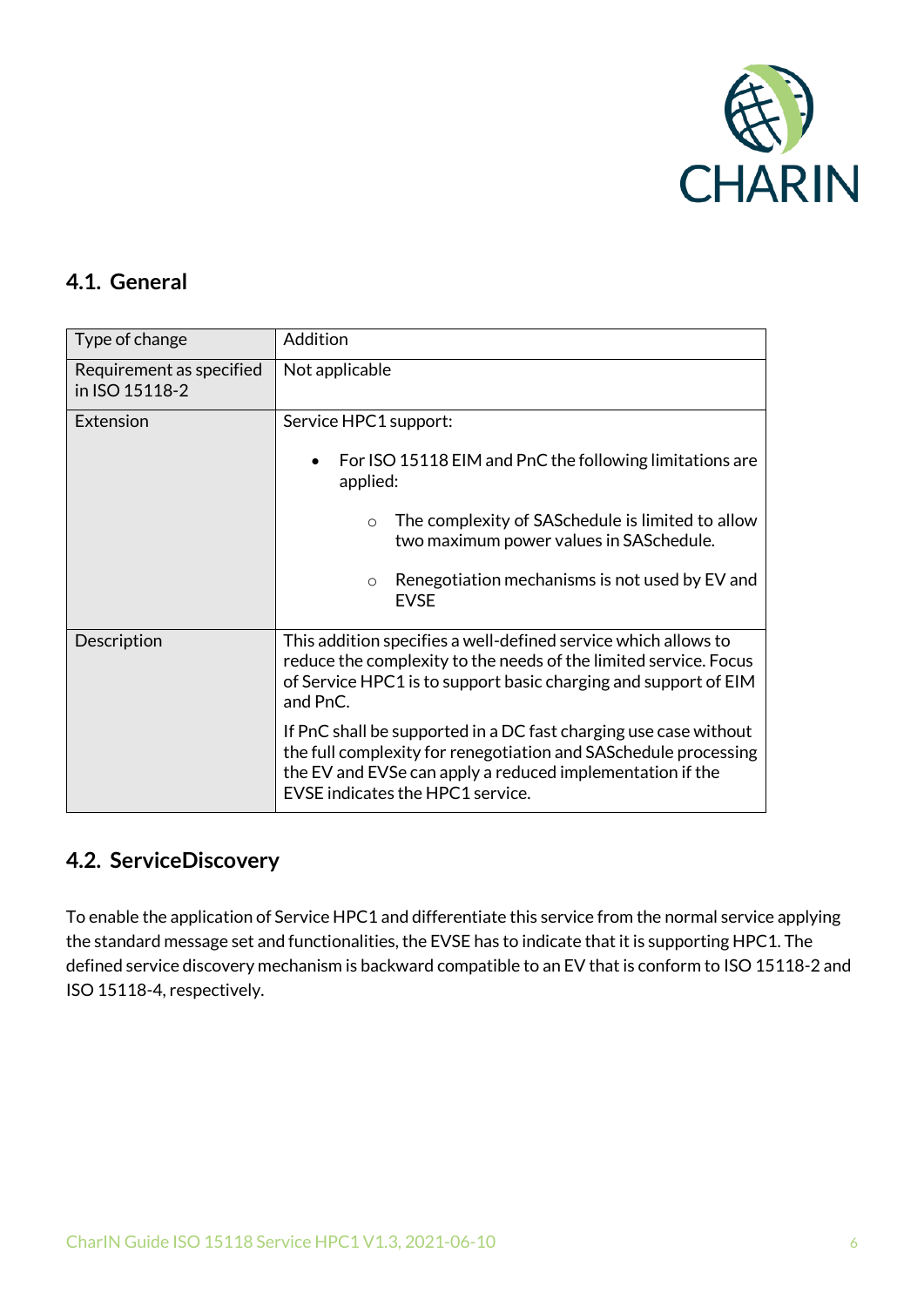

## <span id="page-6-0"></span>**4.2.1. EV**

| Type of change                             | New Requirement                                                                                                                                                                                                                                                                    |
|--------------------------------------------|------------------------------------------------------------------------------------------------------------------------------------------------------------------------------------------------------------------------------------------------------------------------------------|
| Requirement as specified<br>in ISO 15118-2 | See 4.2.2                                                                                                                                                                                                                                                                          |
| Extension                                  | See 4.2.2                                                                                                                                                                                                                                                                          |
|                                            | [V2G2-PnC-CharIN-012] If the EVCC supports the HPC1<br>service, it shall only apply its requirements after the<br>SECC indicated the support of the HPC1 service in the<br>ServiceDiscoveryRes. as defined in chapter 4.2.2.                                                       |
|                                            | NOTE The SECC shall indicate the support of the HPC1 service by adding a<br>Service element in the ServiceList of ServiceDiscoveryRes. The Service<br>element for HPC1 shall have ServiceID set to '63000', ServiceCategory set to<br>"OtherCustom" and FreeService set to "true". |
| Description                                | See 4.2.2                                                                                                                                                                                                                                                                          |
|                                            |                                                                                                                                                                                                                                                                                    |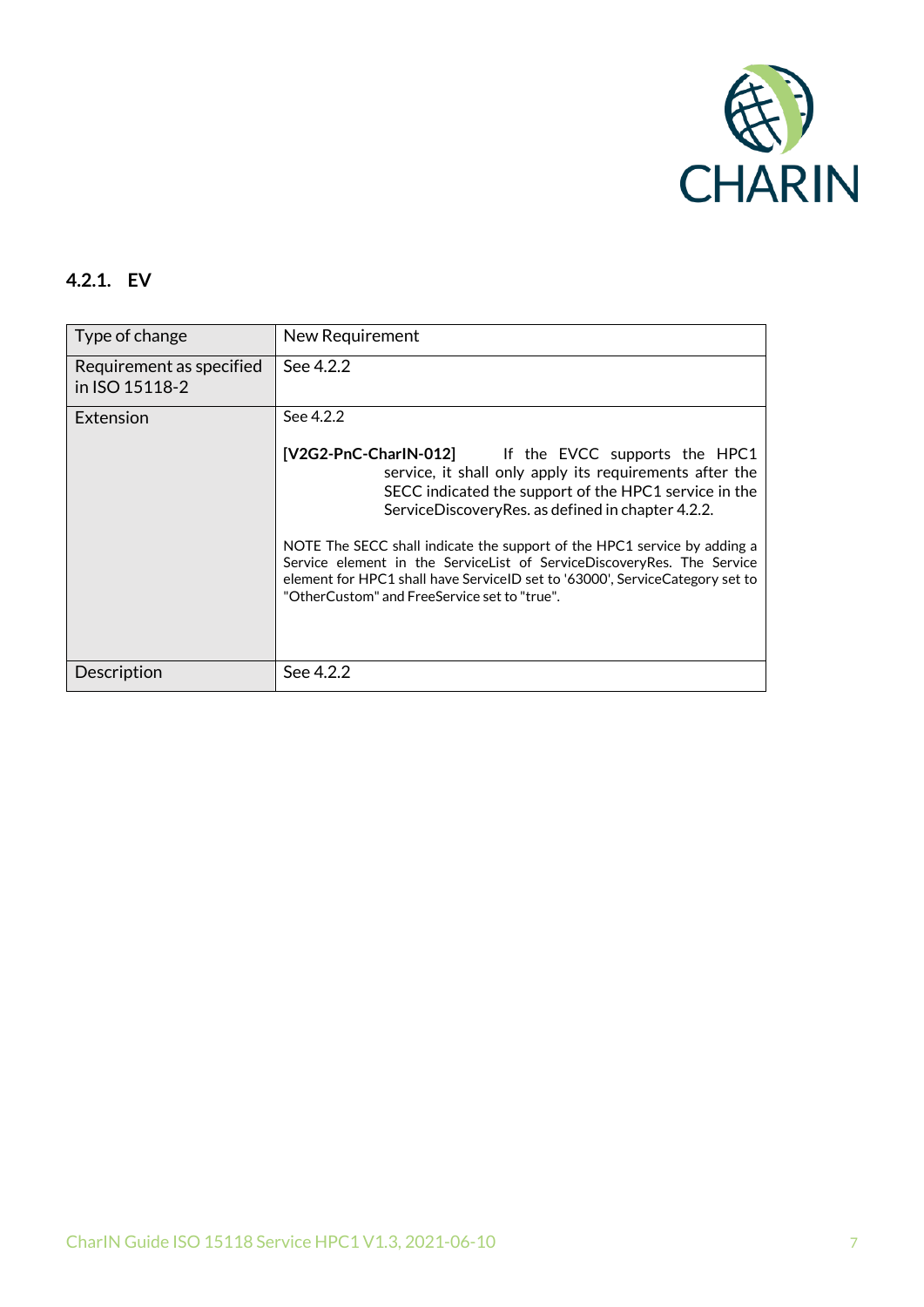

## <span id="page-7-0"></span>**4.2.2. EVSE**

| Type of change                             | New Requirement                                                                                  |                                                                                                                                |                         |                                                                                                                                                                                                                                                                                                                                                   |
|--------------------------------------------|--------------------------------------------------------------------------------------------------|--------------------------------------------------------------------------------------------------------------------------------|-------------------------|---------------------------------------------------------------------------------------------------------------------------------------------------------------------------------------------------------------------------------------------------------------------------------------------------------------------------------------------------|
| Requirement as specified<br>in ISO 15118-2 | Table 105 - Definition of ServiceID, Service Category, Service<br><b>Name, and Service Scope</b> |                                                                                                                                |                         |                                                                                                                                                                                                                                                                                                                                                   |
| Extension                                  | Table 105 - Definition of ServiceID, Service Category, Service Name, and Service Scope           |                                                                                                                                |                         |                                                                                                                                                                                                                                                                                                                                                   |
|                                            | Servicel<br>D<br>(unsigne<br>dshort)                                                             | ServiceName                                                                                                                    | ServiceCatego<br>ry     | Description                                                                                                                                                                                                                                                                                                                                       |
|                                            | 0                                                                                                |                                                                                                                                |                         | Reserved by ISO/IEC                                                                                                                                                                                                                                                                                                                               |
|                                            | 1                                                                                                | AC_DC_Charging                                                                                                                 | <b>EVCharging</b>       | All charging services as defined by<br>SupportedEnergyTransferMode in<br>subclause 8.5.2.3.                                                                                                                                                                                                                                                       |
|                                            | $\overline{\mathbf{2}}$                                                                          | Certificate                                                                                                                    | ContractCertif<br>icate | Service allowing to update or install<br><b>Contract Certificates.</b>                                                                                                                                                                                                                                                                            |
|                                            | 3                                                                                                | InternetAccess                                                                                                                 | Internet                | Service for standard protocols like<br>HTTP, HTTPs, FTP, etc.                                                                                                                                                                                                                                                                                     |
|                                            | 4                                                                                                | UseCaseInformation                                                                                                             | EVSEInformati<br>on     | Service enabling the exchange of<br>service specific information about the<br>EVSE.                                                                                                                                                                                                                                                               |
|                                            | $5 -$<br>60000                                                                                   |                                                                                                                                |                         | Reserved by ISO/IEC                                                                                                                                                                                                                                                                                                                               |
|                                            | 63000                                                                                            | <b>UseCaseDefinition</b>                                                                                                       | OtherCustom             | Service HPC1. Defines application with<br>reduced complexity for SASchedule<br>and suppression of renegotiation at<br>high power chaging stations                                                                                                                                                                                                 |
|                                            | $60001 -$<br>65535                                                                               |                                                                                                                                |                         | Reserved for implementation specific<br>use                                                                                                                                                                                                                                                                                                       |
|                                            |                                                                                                  | [V2G2-PnC-CharlN-037] The SECC shall<br>set to '63000', ServiceCategory set to<br>"OtherCustom" and FreeService set to "true". |                         | [V2G2-PnC-CharlN-013] If the SECC supports the HPC1<br>service, it shall only apply its requirements after<br>indicating its support in the ServiceDiscoveryRes.<br>indicate<br>the<br>support of the HPC1 service by adding a Service<br>element in the ServiceList of ServiceDiscoveryRes.<br>The Service element for HPC1 shall have ServiceID |
|                                            |                                                                                                  |                                                                                                                                |                         |                                                                                                                                                                                                                                                                                                                                                   |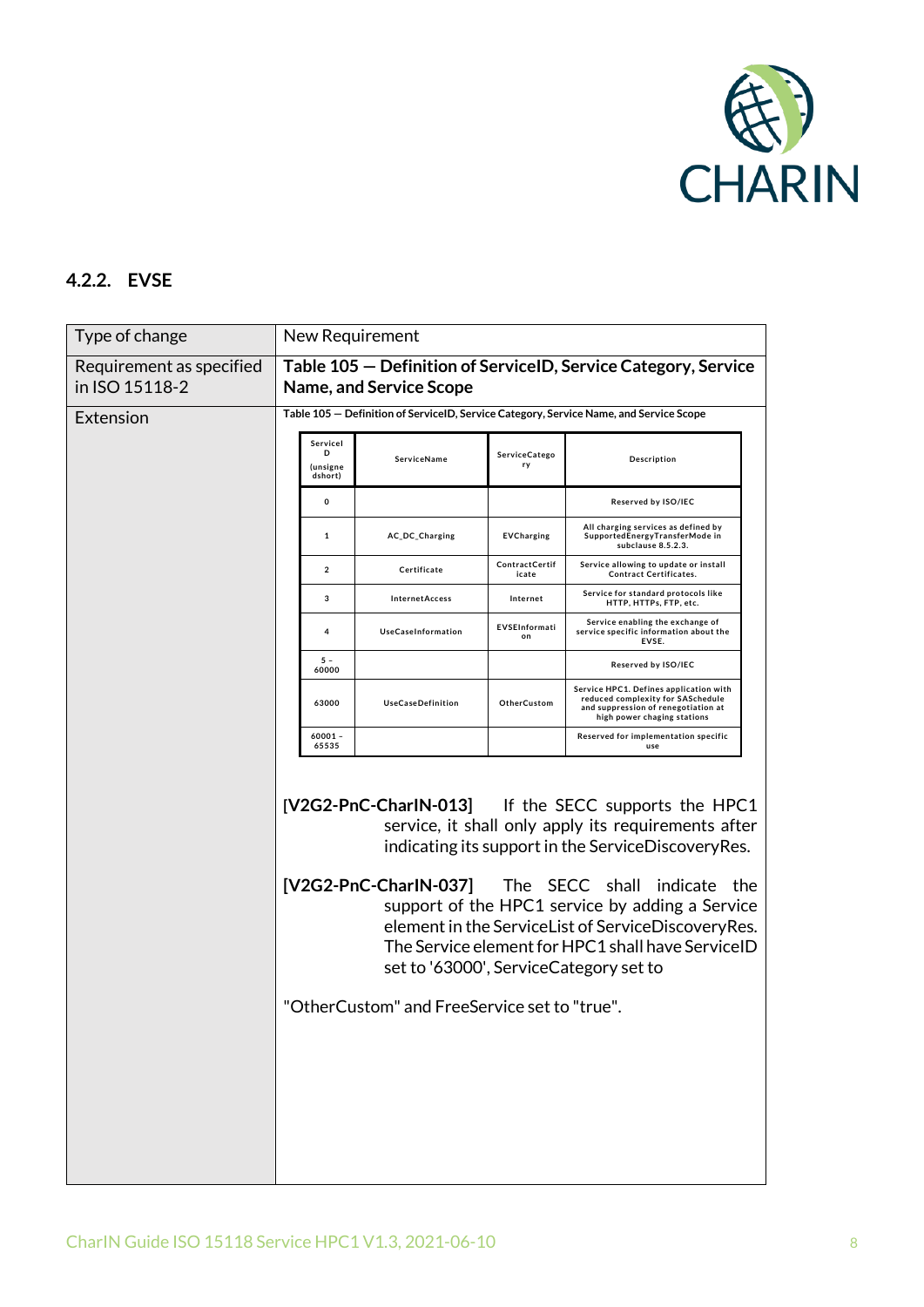

| Description | Today, the EV and EVSE cannot identify a specific service and<br>adapt its processing or functionality to the needs of the target<br>service. If there is a service that requires only limited<br>functionality for load balancing, the EV has to identify if the<br>implementation is limited to what is needed or if the<br>implementation covers all functionality as defined in ISO<br>15118-2. |
|-------------|-----------------------------------------------------------------------------------------------------------------------------------------------------------------------------------------------------------------------------------------------------------------------------------------------------------------------------------------------------------------------------------------------------|
|             | Example: If there is no need for renegotiation in HPC service,<br>the EV and EVSE may decide to not implement renegotiation<br>messaging. If the very same EV is charging at an EVSE that<br>supports renegotiation, the EVSE may request a renegotiation<br>message from the EV within a time limit. If the EV does not send<br>the message, the EVSE may interrupt the charging.                  |
|             | An indication of the current service overcomes this<br>interoperability issue because the EV and the EVSE have a<br>common understanding on the required functionality and<br>behaviour.                                                                                                                                                                                                            |

#### Example for a ServiceDiscoveryRes message indicating the HPC1 service:

```
<?xml version="1.0" encoding="UTF-8"?>
<V2G_Message xmlns="urn:iso:15118:2:2013:MsgDef" xmlns:v2gci_h="urn:iso:15118:2:2013:MsgHeader" 
              xmlns:v2gci_b="urn:iso:15118:2:2013:MsgBody" xmlns:v2gci_t="urn:iso:15118:2:2013:MsgDataTypes" 
              xmlns:xsi="http://www.w3.org/2001/XMLSchema-instance" xsi:schemaLocation="urn:iso:15118:2:2013:MsgDef 
              ./V2G_CI_MsgDef.xsd">
   <Header>
       <v2gci_h:SessionID>1234</v2gci_h:SessionID>
   </Header>
   <Body>
       <v2gci_b:ServiceDiscoveryRes>
           <v2gci_b:ResponseCode>OK</v2gci_b:ResponseCode>
           <v2gci_b:PaymentOptionList>
              <v2gci_t:PaymentOption>Contract</v2gci_t:PaymentOption>
           </v2gci_b:PaymentOptionList>
           <v2gci_b:ChargeService>
              <v2gci_t:ServiceID>1</v2gci_t:ServiceID>
              <v2gci_t:ServiceCategory>EVCharging</v2gci_t:ServiceCategory>
              <v2gci_t:FreeService>false</v2gci_t:FreeService>
              <v2gci_t:SupportedEnergyTransferMode>
                  <v2gci_t:EnergyTransferMode>DC_extended</v2gci_t:EnergyTransferMode>
              </v2gci_t:SupportedEnergyTransferMode>
           </v2gci_b:ChargeService>
           <v2gci_b:ServiceList>
              <v2gci_t:Service>
                  <v2gci_t:ServiceID>63000</v2gci_t:ServiceID>
                  <v2gci_t:ServiceCategory>OtherCustom</v2gci_t:ServiceCategory>
                  <v2gci_t:FreeService>true</v2gci_t:FreeService>
              </v2gci_t:Service>
           </v2gci_b:ServiceList>
       </v2gci_b:ServiceDiscoveryRes>
   </Body>
</V2G_Message>
```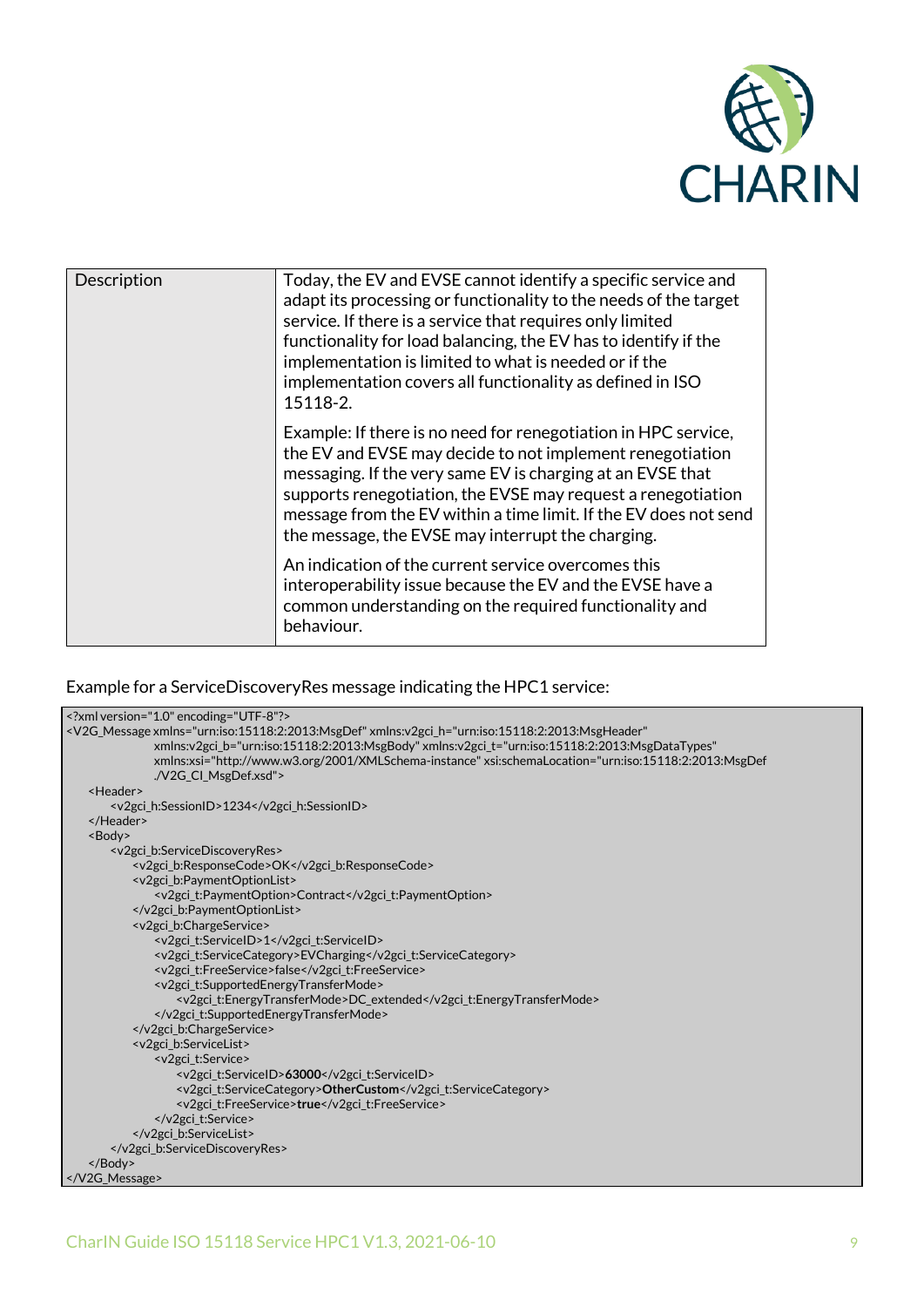

## <span id="page-9-0"></span>**4.3. Renegotiation**

In HPC1, the EVSE and the EV do not use the renegotiation mechanism.

### <span id="page-9-1"></span>**4.3.1. EV**

[Figure 2](#page-9-2) shows the changed transition behavior using Service ID 63000 (ServiceCategory HPC1).



**Figure 2: Overview on limited transition handling for renegotiation in EVCC**

<span id="page-9-2"></span>

| Type of change                             | Addition                                                                                                                                                                                                                                                                                                                                             |
|--------------------------------------------|------------------------------------------------------------------------------------------------------------------------------------------------------------------------------------------------------------------------------------------------------------------------------------------------------------------------------------------------------|
| Requirement as specified<br>in ISO 15118-2 | [V2G2-675], [V2G2-680], [V2G2-683], [V2G2-686], [V2G2-749],<br>[V2G2-840], [V2G2-841], [V2G2-842], [V2G2-794]                                                                                                                                                                                                                                        |
| Extension                                  | [V2G2-PnC-CharlN-014]<br>received<br>lf.<br>the EV<br>the<br>ServiceID service 63000, Service Name<br>and<br>ServiceCategory for HPC1 as defined in Table 105 it<br>shall not apply the requirements [V2G2-675], [V2G2-<br>680], [V2G2-683], [V2G2-786], [V2G2-786], [V2G2-<br>686], [V2G2-749], [V2G2-840], [V2G2-841], [V2G2-<br>842], [V2G2-794]. |
| Description                                | For service HPC1, the EV does not use any of the mechanisms<br>defined for renegotiation.                                                                                                                                                                                                                                                            |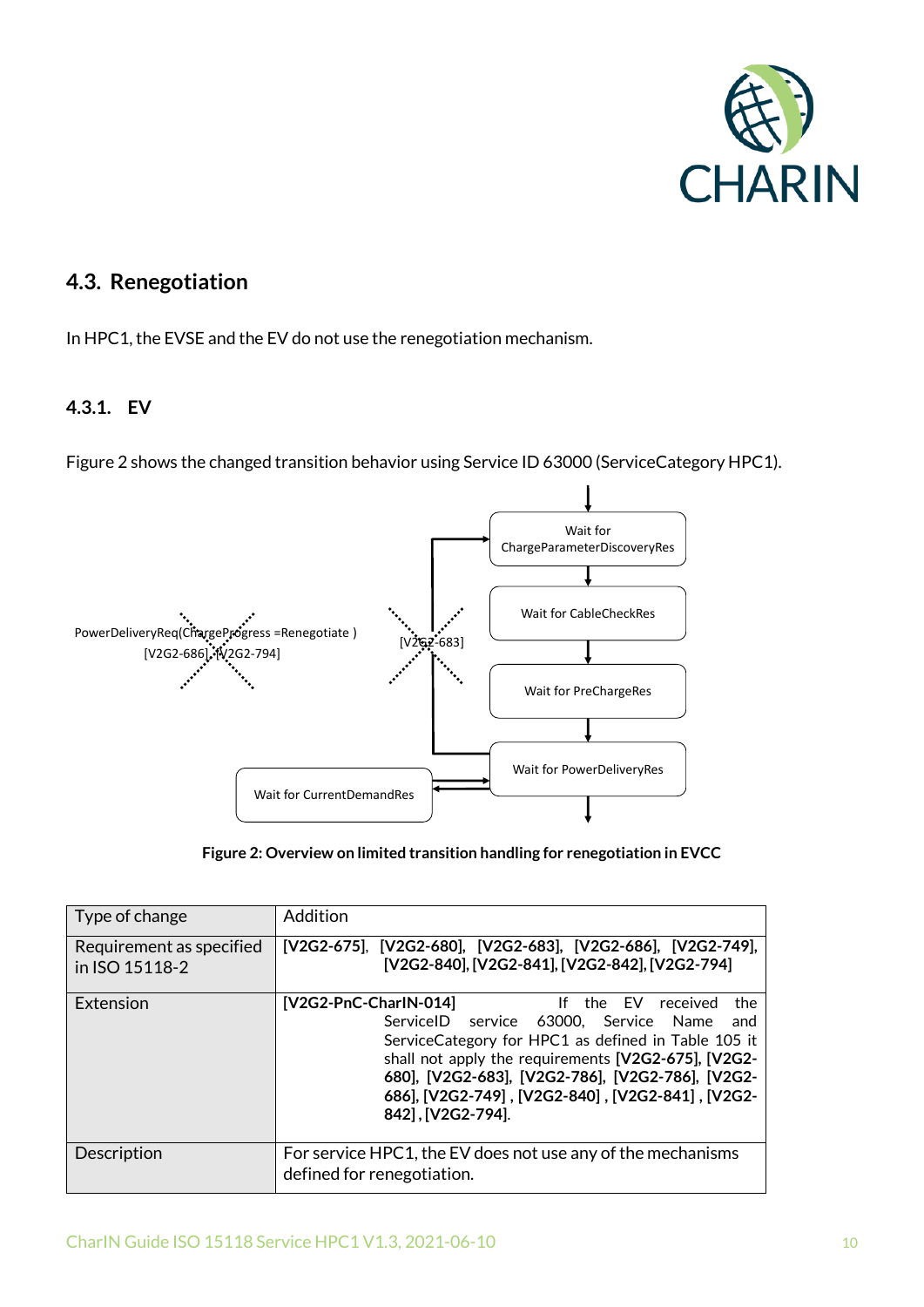

### <span id="page-10-0"></span>**4.3.2. EVSE**



[Figure 3](#page-10-1) shows the changed transition behavior using Service ID 63000 (ServiceCategory HPC1).

**Figure 3: Overview on limited transition handling for renegotiation in SECC**

<span id="page-10-1"></span>

| Type of change                             | Addition                                                                                                                                                                                                                                                                                                                                                                                                               |
|--------------------------------------------|------------------------------------------------------------------------------------------------------------------------------------------------------------------------------------------------------------------------------------------------------------------------------------------------------------------------------------------------------------------------------------------------------------------------|
| Requirement as specified<br>in ISO 15118-2 | [V2G2-755], [V2G2-813]                                                                                                                                                                                                                                                                                                                                                                                                 |
| Extension                                  | $[V2G2-PrC-CharIN-015]$<br>If the SECC sent the ServiceID service<br>63000, Service Name and Service Category for HPC1 as<br>defined in Table 105 it shall not apply the requirements<br>[V2G2-755], [V2G2-813]<br>[V2G2-PnC-CharlN-016]<br>If the SECC sent the ServiceID service<br>63000, Service Name and Service Category for HPC1 as<br>defined in Table 105 it shall not use EVSENotification =<br>Renegotiate. |
| Description                                | For service HPC1, the EVSE does not use any of the<br>mechanisms defined for renegotiation.                                                                                                                                                                                                                                                                                                                            |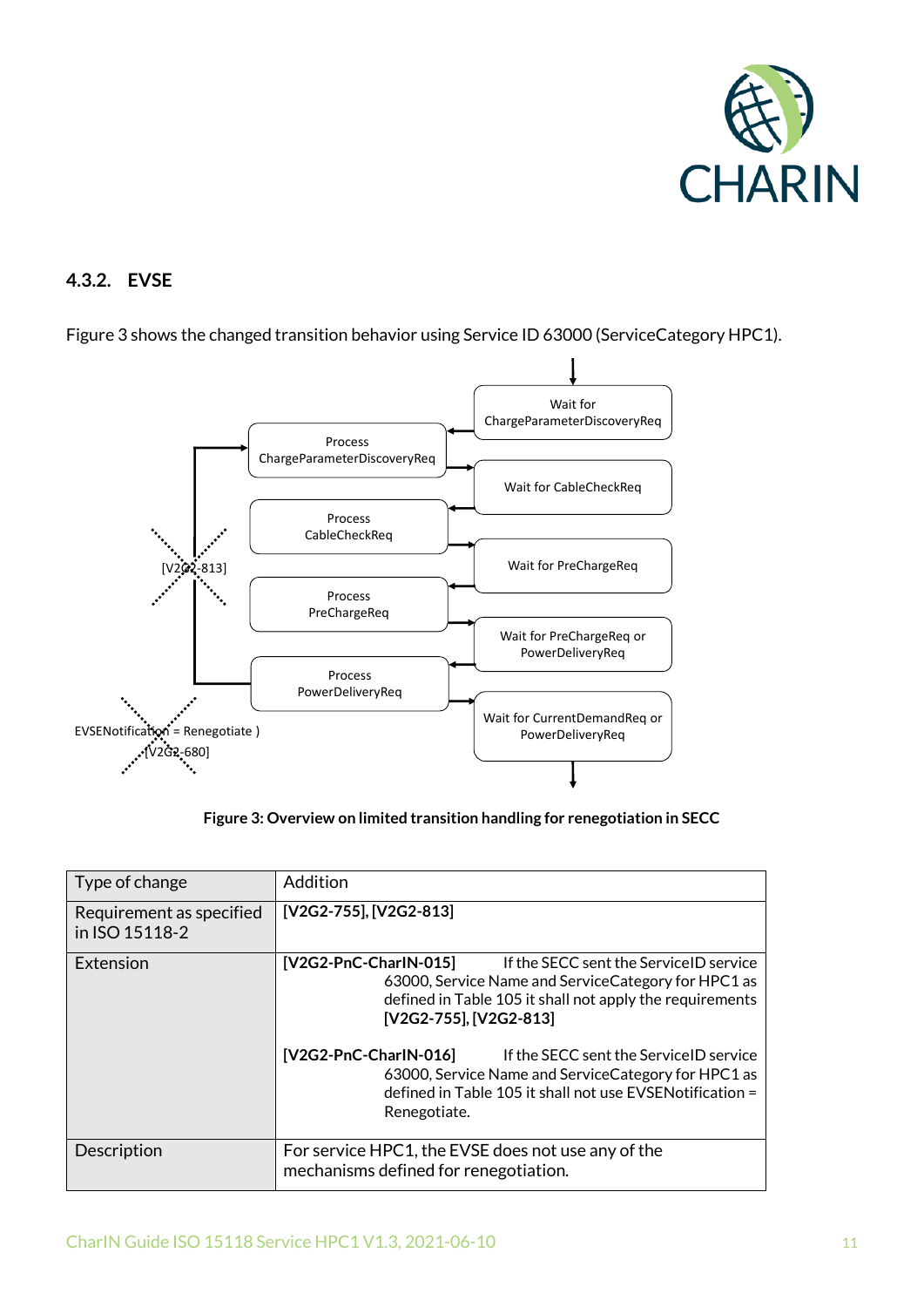

## <span id="page-11-0"></span>**4.4. SASchedules**

## <span id="page-11-1"></span>**4.4.1. Max Entries PMaxScheduleEntry**

<span id="page-11-2"></span>4.4.1.1. EV

| Type of change                             | Modification                                                                                                                                                                                                                                                                 |
|--------------------------------------------|------------------------------------------------------------------------------------------------------------------------------------------------------------------------------------------------------------------------------------------------------------------------------|
| Requirement as specified<br>in ISO 15118-2 | $[V2G2-784]$                                                                                                                                                                                                                                                                 |
| Change                                     | $[V2G2-PnC-CharIN-017]$<br>An EVCC shall support at most 2<br>entries for PMaxScheduleEntry.<br>[V2G2-PnC-CharIN-018] An EVCC shall not<br>send<br>MaxEntriesSAScheduleTuple transmitted<br>$\mathsf{I}$<br>ChargeParameterDiscoveryReq if it only supports<br>service HPC1. |
| Description                                | For HPC1, the EV supports only two entries in maximum.                                                                                                                                                                                                                       |

### <span id="page-11-3"></span>4.4.1.2. EVSE

| Type of change                             | Modification                                                                                                                                                                                                                                              |
|--------------------------------------------|-----------------------------------------------------------------------------------------------------------------------------------------------------------------------------------------------------------------------------------------------------------|
| Requirement as specified<br>in ISO 15118-2 | $[V2G2-786]$                                                                                                                                                                                                                                              |
| Change                                     | [V2G2-PnC-CharIN-019] An SECC shall support 2 entries<br>for PMaxScheduleEntry.<br>Note: Starting with charge break is not supported in the guide.<br>$[V2G2-ProC-CharIN-022]$<br><b>SECC</b><br>shall<br>An<br>ignore<br>MaxEntriesSAScheduleTuple<br>ın |
|                                            | ChargeParameterDiscoveryReg for service HPC1.                                                                                                                                                                                                             |
| Description                                | For HPC1, the EVSE supports only two entries in maximum.                                                                                                                                                                                                  |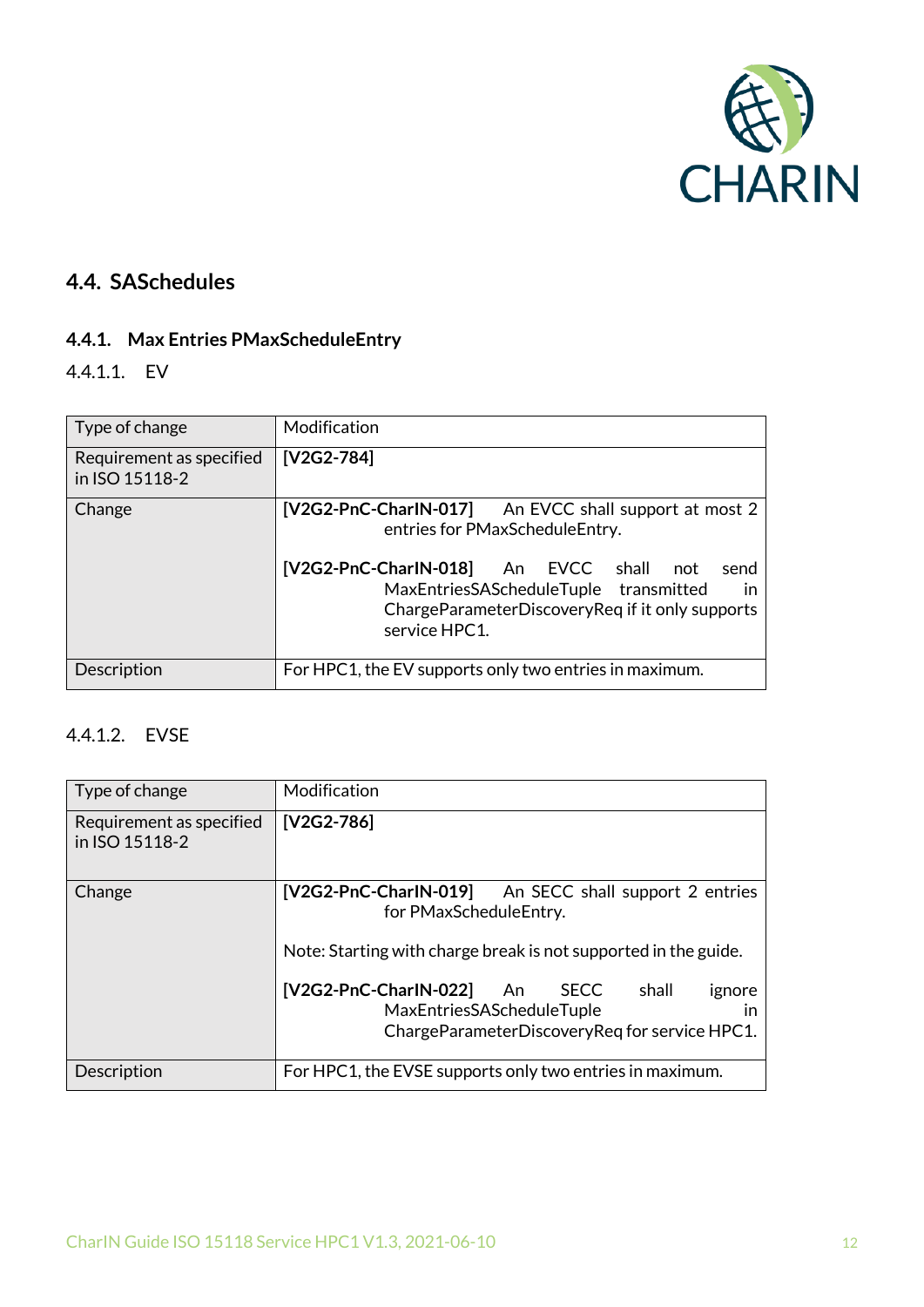

### <span id="page-12-0"></span>**4.4.2. SAScheduleList**

## <span id="page-12-1"></span>4.4.2.1. EV

| Type of change                             | Clarification                                                                                                                                                                                                                                                                                      |
|--------------------------------------------|----------------------------------------------------------------------------------------------------------------------------------------------------------------------------------------------------------------------------------------------------------------------------------------------------|
| Requirement as specified<br>in ISO 15118-2 | [V2G2-296]                                                                                                                                                                                                                                                                                         |
| Change                                     | $[V2G2-ProC-CharIN-036]$<br>An EV shall at least support the<br>default SAScheduleTuple as defined in [V2G2-<br>297].                                                                                                                                                                              |
| Description                                | In service HPC1, the EV always uses the first schedule.<br>Also refer to [V2G2-297]<br>NOTE: Delayed charging requires at least two elements. The<br>first element defines the pause. The second element defines the<br>duration of the pause and the value for the available power<br>afterwards. |

## <span id="page-12-2"></span>4.4.2.2. EVSE

| Type of change                             | Modification                                                                                                                                                                                                                                                    |
|--------------------------------------------|-----------------------------------------------------------------------------------------------------------------------------------------------------------------------------------------------------------------------------------------------------------------|
| Requirement as specified<br>in ISO 15118-2 | [V2G2-294]                                                                                                                                                                                                                                                      |
| Change                                     | [V2G2-PnC-CharIN-023] An SECC shall use<br>only<br>$\mathbf 1$<br>SAScheduleTuple in SAScheduleList.                                                                                                                                                            |
|                                            | [V2G2-PnC-CharIN-024] An SECC shall not use the optional<br>field "Sales Tariff" in an SAScheduleTuple.                                                                                                                                                         |
|                                            | [V2G2-PnC-CharIN-025] ln case charging is not delayed, the<br>SECC shall send a SASchedule containing a<br>PMaxSchedule with one PMaxScheduleEntry<br>the value of<br>containg<br>Pmax<br>EVSEMaximumPowerLimit and a valid duration<br>(see PMaxScheduleEntry) |
|                                            | [V2G2-PnC-CharIN-026] In case charging is delayed, the<br>SECC shall send a SASchedule containing a<br>PMaxSchedule with two PMaxScheduleEntry, the<br>first entry $Pmax = 0W$ and the second entry                                                             |